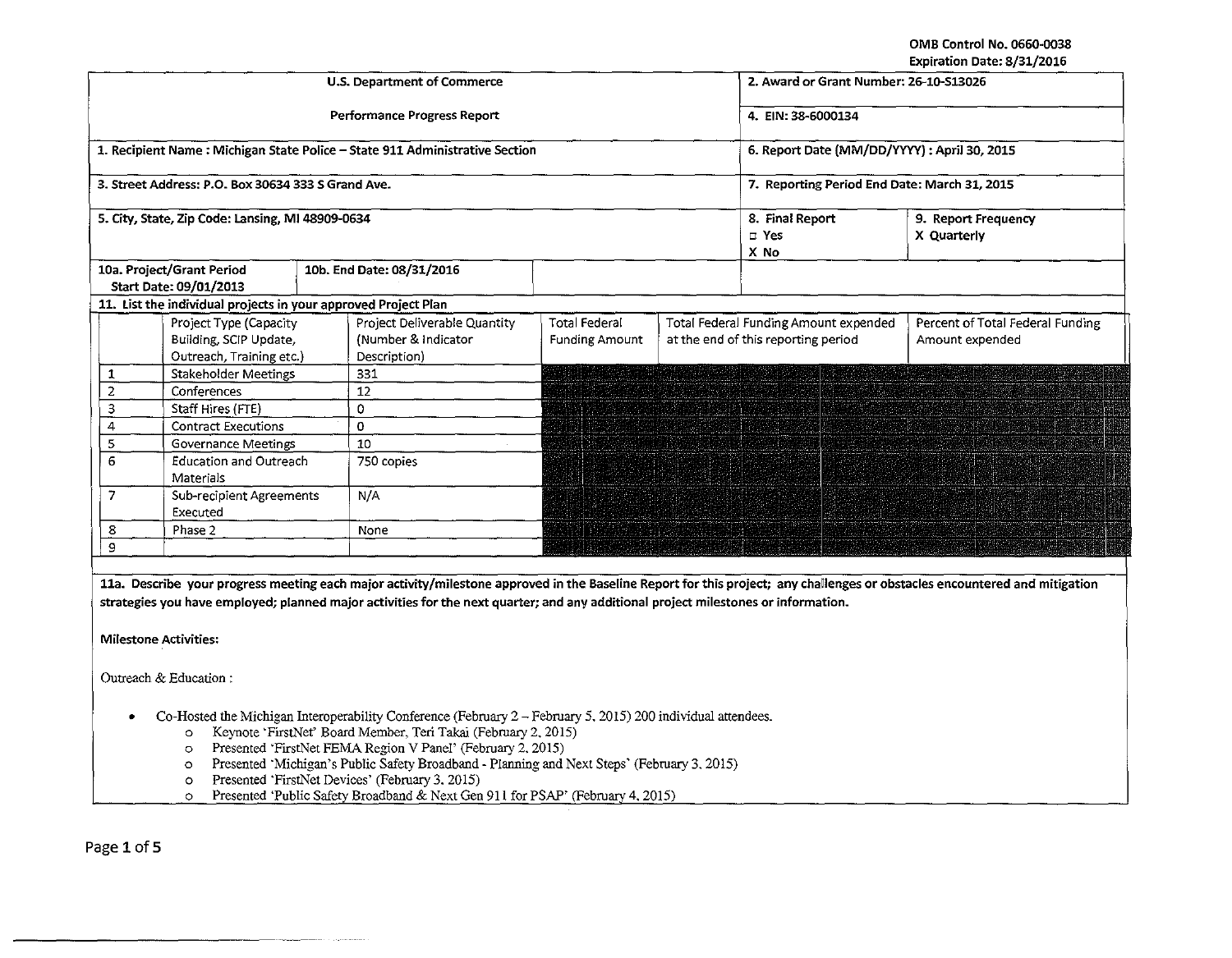- o FEMA Region V Meeting with Teri Takai (February 2. 2015)
- o FEMA Region V Monthly Call (February 3. 2015)
- Presented 'Michigan's Public Safety Broadband- Planning and Next Steps' at the Annual Emerging 911 Technology Forum to 131 individuals (March 18, 2015)

Governance: All governance meetings were hosted in Lansing MI with additional access through a webinar

- Hosted MI Public Safety Communication Interoperability Board Meeting: February 2
- Hosted MI Public Safety Broadband Workgroup Meetings: January 6. February 3. February 10. March 3
- Hosted MI PSB Technical Advisory Team Meetings: January 7. January 21. February 11. March 11. March 27

## Conferences:

- Michigan Statewide Interoperable Communication Conference : 6 attendees
- International Wireless Communications Expo: 2 attendees
- Annual Emerging 911 Technology Forum: 2 attendees
- FEMA Region V FirstNet Meeting: 2 attendees

Social Media:

The @MIPSBB account is now up to 277 followers with 286 sent Tweets as of 3/31/15

This has been a great tools for the MiPSB outreach team to provide infonnation to our followers regarding outreach events and educational opportunities. program updates and activities. governance items and related news items and discussions. Additionally. this has been beneficial to our outreach team in tracking activities with other SLIGP teams.

Other Program Activities :

- Readiness Checklist:
	- o Draft Michigan's Pre-Consultation Readiness Report.
	- o Approved by the Michigan Public Safety Communication Interoperability Board.
	- o Submitted to FrrstNet on February 2015.
	- o Currently working on scheduling Michigan· s Consultation.
- Technical Advisory Team
	- $\circ$  Continued to work on Michigan's data collection and analyzing results  $73\%$  of MI PSAPs have responded
	- o Reviewing requirements for a Memorandum of Agreement for collecting CAD data for coverage mapping
- Continue to collect infonnation and enter contact infonnation, outreach events and agency participation into Michigan Gser Engagement Database
- Outreach and Education
	- o Currently executing several facets of the Outreach and Education plan.
	- o MiPSB representatives on hand in Chicago for FEMA Region VI FirstNet consultation
	- o On the agenda for several conferences this spring and summer. beginning to look into conferences/meetings for the coming fall.

Page 2 of 5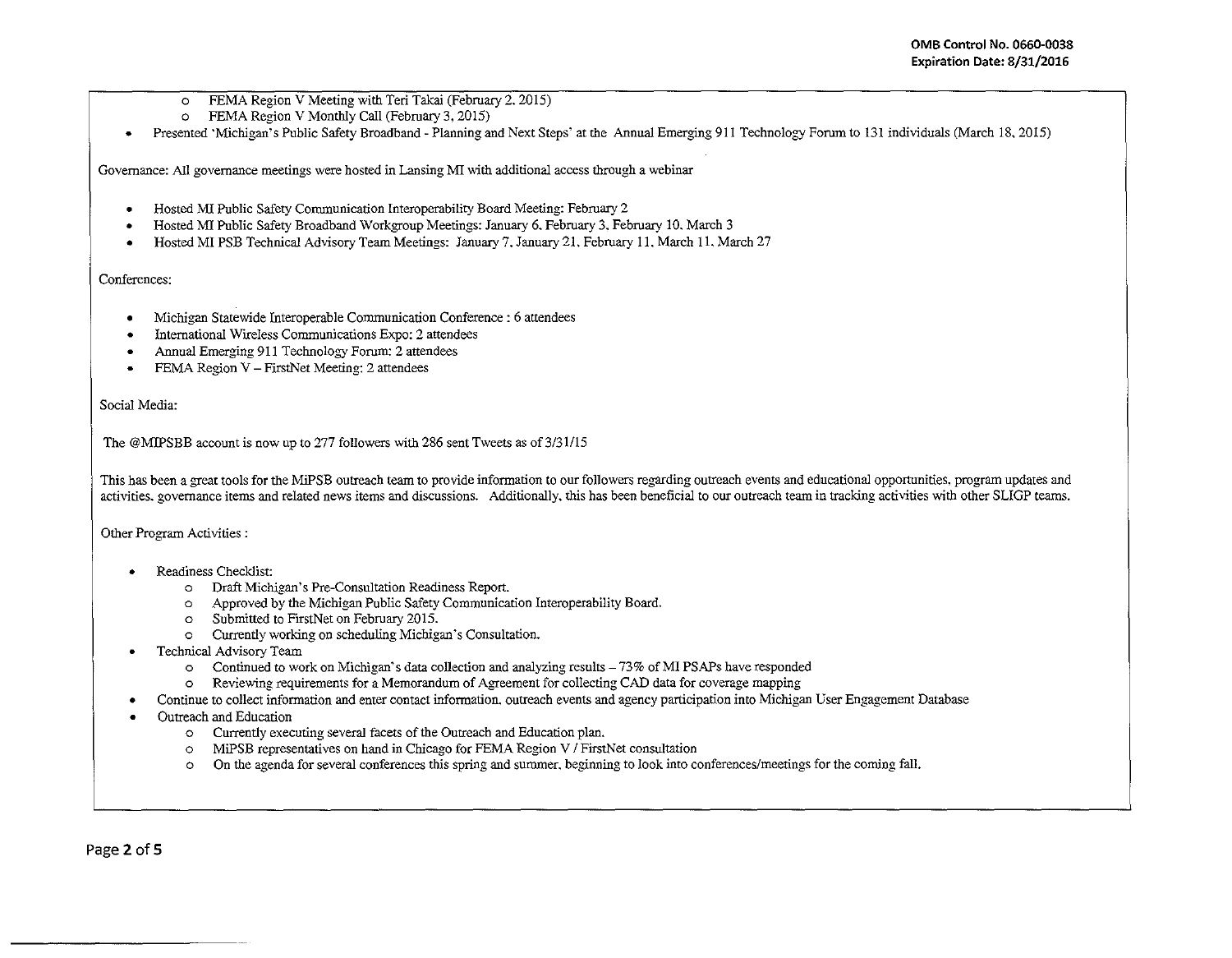11b. If the project team anticipates requesting any changes to the approved Baseline Report in the next quarter, describe those below. Note that any substantive changes to the Baseline Report must be approved by the Department of Commerce before implementation.

Michigan will be submitting a baseline report and budget modification during Quarter 8.

llc. Provide any other information that would be useful to NTIA as it assesses this project's progress.

Nothing at this time

lld. Describe any success stories or best practices you have identified. Please be as specific as possible.

## 12. Personnel

12a. If the project is not fully staffed, describe how any lack of staffing may impact the project's time line and when the project will be fully staffed.

## 12b. Staffing Table

| Job Title                               | FTE %     | Project(s) Assigned                                                                                                                                           | Change                  |
|-----------------------------------------|-----------|---------------------------------------------------------------------------------------------------------------------------------------------------------------|-------------------------|
| <b>SWIC</b>                             | .5        | Provide oversight of all SLIGP project activities and outreach/education efforts                                                                              | Continued work on SLIGP |
| Grant Director                          | .10       | Provide oversight of all grant fiduciary activities and reporting requirements for the<br>state.                                                              | Continued work on SLIGP |
| CIO / SPOC                              | .1        | Primary point of contact. Inform Governor's office                                                                                                            | Continued work on SLIGP |
| SLIGP Program Manager                   | .5        | Project Management and operations                                                                                                                             | Continued work on SLIGP |
| Shared Services Director                | .10       | Executive support and managing SLIGP project team                                                                                                             | Continued work on SLIGP |
| Shared Services Director Admin Support  | .10       | Administrative support relating to SLIGP efforts including scheduling meetings,<br>preparing materials and human resources activities                         | Continued work on SLIGP |
| Outreach Support Staff 1                | $\cdot$ 1 | Data preparation for outreach support including research on stakeholders groups and<br>Continued work on SLIGP<br>potential outreach engagement opportunities |                         |
| <b>Budget &amp; Procurement Analyst</b> | $\cdot$ 1 | Advise in all procurement and purchasing required for SLIGP. Monitor and track staff<br>time reporting and project invoices                                   | Continued work on SLIGP |
| Outreach Support Staff 2                | .8        | Data preparation for outreach support including research on stakeholders groups and<br>potential outreach engagement opportunities                            | Continued work on SLIGP |
| Outreach Support Staff 3                | .8        | Data preparation for outreach support including research on stakeholders groups and<br>potential outreach engagement opportunities                            | Continued work on SLIGP |
| SWIC Admin Support                      | .1        | Administrative support relating to SLIGP efforts including scheduling meetings,<br>preparing materials and human resources activities                         | Continued work on SLIGP |
| Subject Matter Expert Engineer 1        | .2        | Provided technical support to project                                                                                                                         | Continued work on SLIGP |
| Subject Matter Expert Engineer 2        | .2        | Provided technical support to project                                                                                                                         | Continued work on SLIGP |

Page 3 of 5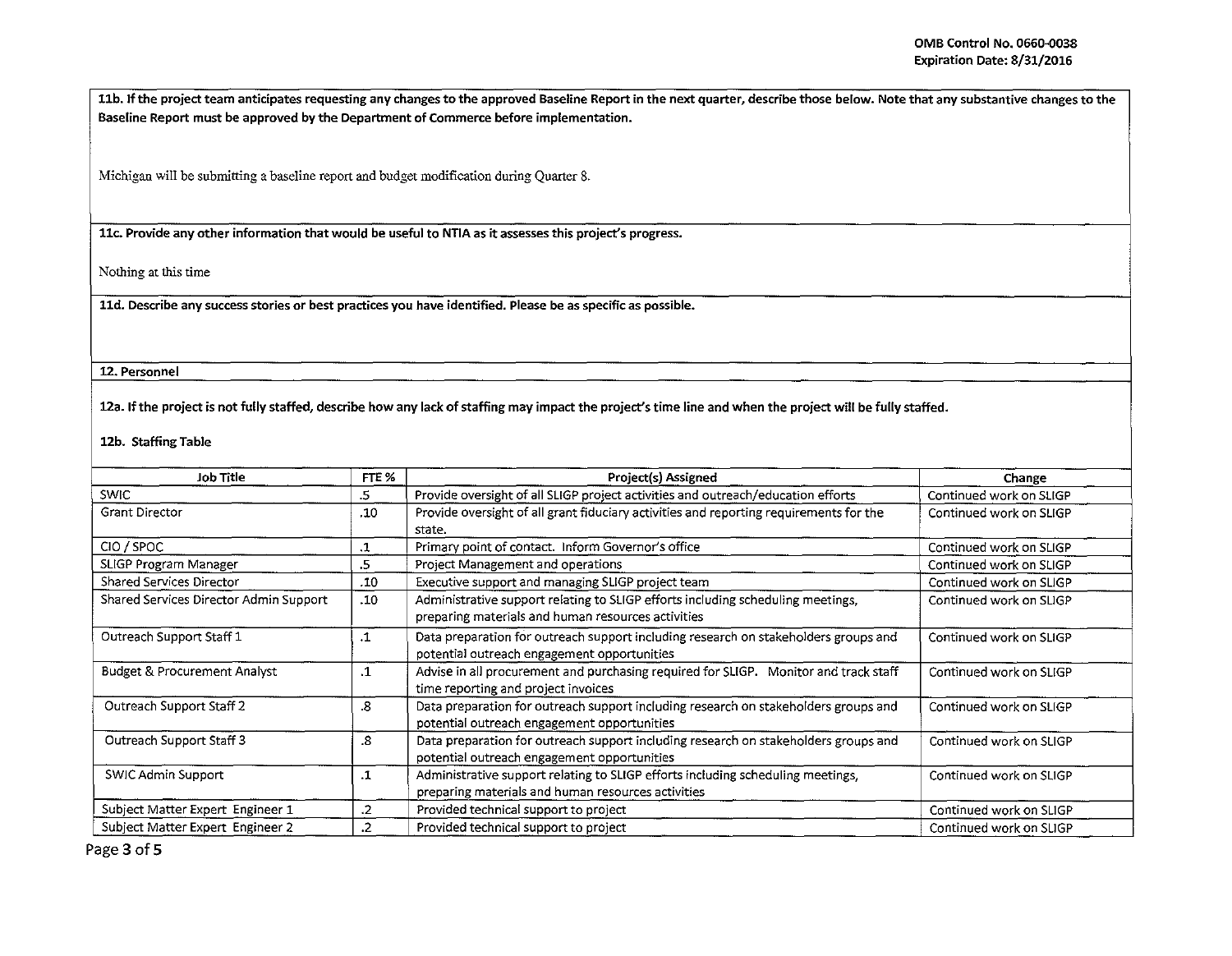| Add Row<br>Remove Row                                                                                                                                                                           |                                   |                              |                                       |                            |                               |                      |                               |                                                                                                                                       |                                                 |                          |
|-------------------------------------------------------------------------------------------------------------------------------------------------------------------------------------------------|-----------------------------------|------------------------------|---------------------------------------|----------------------------|-------------------------------|----------------------|-------------------------------|---------------------------------------------------------------------------------------------------------------------------------------|-------------------------------------------------|--------------------------|
| 13. Subcontracts (Vendors and/or Subrecipients)                                                                                                                                                 |                                   |                              |                                       |                            |                               |                      |                               |                                                                                                                                       |                                                 |                          |
|                                                                                                                                                                                                 |                                   |                              |                                       |                            |                               |                      |                               | 13a. Subcontracts Table - Include all subcontractors. The totals from this table must equal the "Subcontracts Total" in Question 14f. |                                                 |                          |
| Name.                                                                                                                                                                                           | Subcontract Purpose               | Type                         | (Vendor/Subrec.)                      | RFP/RFQ<br>Issued<br>(Y/N) | Contract<br>Executed<br>(Y/N) | <b>Start</b><br>Date | End<br>Date                   | <b>Total Federal</b><br><b>Funds Allocated</b>                                                                                        | <b>Total Matching</b><br><b>Funds Allocated</b> | Project and % Assigned   |
| <b>AIC</b>                                                                                                                                                                                      | Consulting and<br>General Support |                              | Vendor                                | N                          | Y                             | 7/1/201<br>4         | 9/30/2<br>014                 | \$123,455                                                                                                                             | \$0.00                                          |                          |
| Add Row<br>Remove Row                                                                                                                                                                           |                                   |                              |                                       |                            |                               |                      |                               |                                                                                                                                       |                                                 |                          |
| 13b. Describe any challenges encountered with vendors and/or subrecipients.                                                                                                                     |                                   |                              |                                       |                            |                               |                      |                               |                                                                                                                                       |                                                 |                          |
| Nothing at this time                                                                                                                                                                            |                                   |                              |                                       |                            |                               |                      |                               |                                                                                                                                       |                                                 |                          |
|                                                                                                                                                                                                 |                                   |                              |                                       |                            |                               |                      |                               |                                                                                                                                       |                                                 |                          |
| 14. Budget Worksheet                                                                                                                                                                            |                                   |                              |                                       |                            |                               |                      |                               |                                                                                                                                       |                                                 |                          |
| Columns 2, 3 and 4 must match your current project budget for the entire award, which is the SF-424A on file.<br>Only list matching funds that the Department of Commerce has already approved. |                                   |                              |                                       |                            |                               |                      |                               |                                                                                                                                       |                                                 |                          |
| Project Budget Element (1)                                                                                                                                                                      |                                   | Federal Funds<br>Awarded (2) | <b>Approved Matching</b><br>Funds (3) |                            | <b>Total Budget</b><br>(4)    |                      | Federal Funds<br>Expended (5) | Approved Matching Funds<br>Expended (6)                                                                                               |                                                 | Total Funds Expended (7) |
| a. Personnel Salaries                                                                                                                                                                           |                                   | \$793,042                    |                                       | \$442,167                  | \$1,235,209                   |                      | \$180,503                     | S168,013                                                                                                                              |                                                 | \$348,516                |
| b. Personnel Fringe Benefits                                                                                                                                                                    |                                   | \$604,423                    |                                       | \$298,997                  | \$903,420                     |                      | \$147,684                     | \$133,280                                                                                                                             |                                                 | \$280964                 |
| c. Travel                                                                                                                                                                                       |                                   | \$469,368                    |                                       | 50                         | \$469,368                     |                      | \$26,923                      | \$2,966                                                                                                                               |                                                 | \$29,889                 |
| d. Equipment                                                                                                                                                                                    |                                   | S0                           |                                       | $\overline{\mathsf{S0}}$   | 50                            |                      | \$0                           | \$0                                                                                                                                   |                                                 | SO <sub>2</sub>          |
| e. Materials/Supplies                                                                                                                                                                           |                                   | \$11,918                     |                                       | \$14,600                   | \$26,518                      |                      | \$8,051                       | \$2,979                                                                                                                               |                                                 | \$11,030                 |
| f. Subcontracts Total                                                                                                                                                                           |                                   | \$1,418,136                  |                                       | \$56,160                   | \$1,474,296                   |                      | \$241,875                     | \$8,880                                                                                                                               |                                                 | \$250,755                |
| g. Other                                                                                                                                                                                        |                                   | \$50,130                     |                                       | \$25,650                   | \$75,780                      |                      | \$1,346                       | \$795                                                                                                                                 |                                                 | \$2,141                  |
| h. Total Costs                                                                                                                                                                                  |                                   | \$3,347,017                  |                                       | \$837,574                  | \$4,184,591                   |                      | \$606,382                     | \$316,913                                                                                                                             |                                                 | \$923,295                |
| i. % of Total                                                                                                                                                                                   |                                   | 80%                          |                                       | 20%                        | 100%                          |                      | 66%                           | 34%                                                                                                                                   |                                                 | 100%                     |

an an